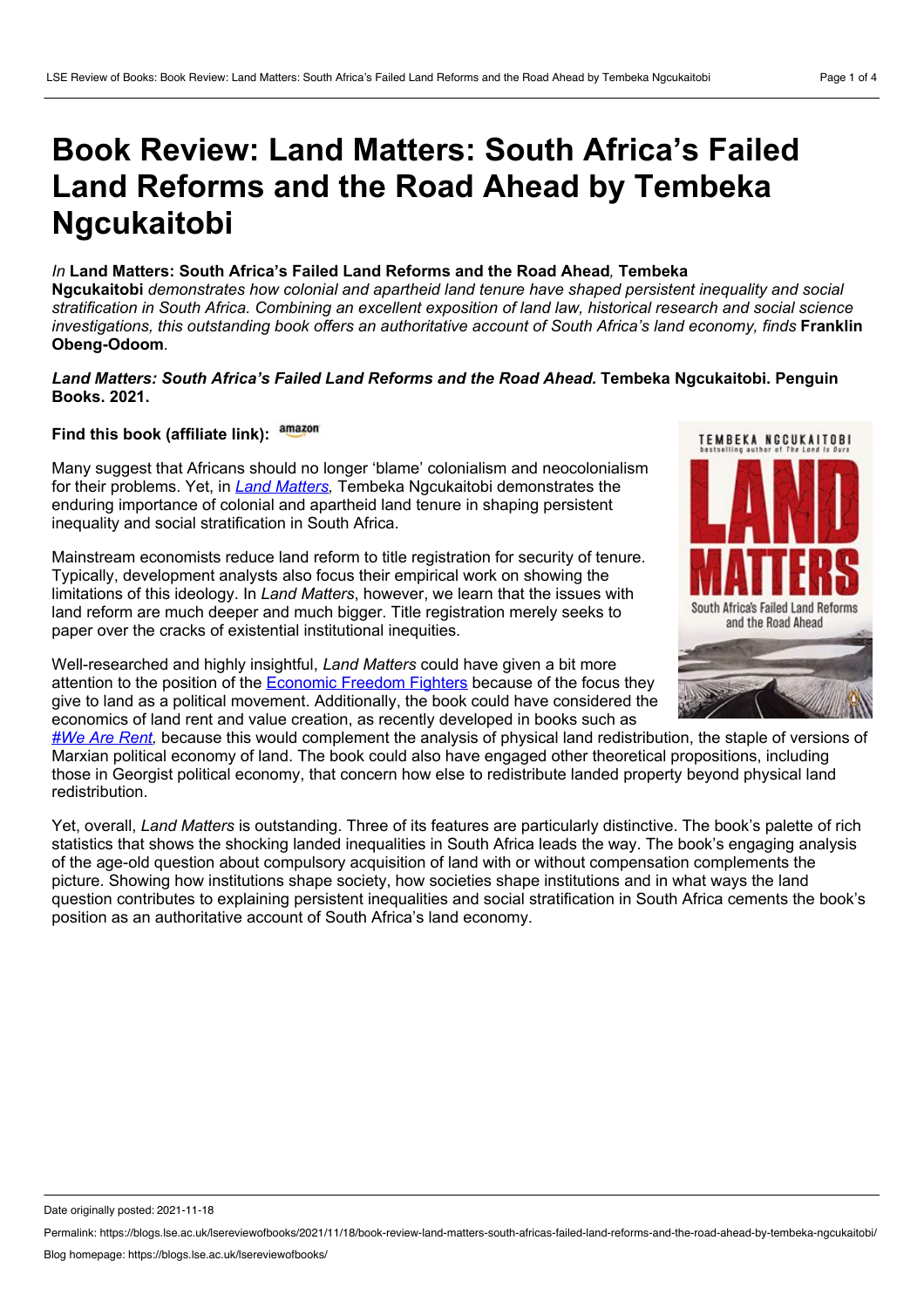

Photo by Charl [Folscher](https://unsplash.com/@charlfolscher?utm_source=unsplash&utm_medium=referral&utm_content=creditCopyText) on [Unsplash](https://unsplash.com/?utm_source=unsplash&utm_medium=referral&utm_content=creditCopyText)

These features are honed around seven key arguments and fifteen excellent chapters. Chapter One, appropriately entitled 'The Crime of Apartheid', offers four critical insights. First, apartheid was a crime calculated and meted out by the state against humanity. Second, apartheid was rejected by the United Nations and international law. Yet, Black South Africans, disproportionately the victims of apartheid, have never been beneficiaries of reparations, not for land lost, not for free and slave labour, not from states and not from companies. Fourth, reparations are necessary, but the terms cannot be dictated by the beneficiaries nor should reparations be equated with charity or foreign aid.

Chapter Two takes the argument a step further. A dizzying amount of historical evidence is presented to show how land dispossession led to forced labour and forced Africans to accept slave wages, especially in the mines. White businesses and business owners gained from Black slave labour, yet they have not paid reparations. In short, South African capitalism was greatly driven by apartheid, but racism and dispossession started long before apartheid, which was officially institutionalised in 1948, while South Africa was officially born in 1910 (21).

In Chapter Three, the book examines the idea of colonialism, arguing that it was centrally about institutionalising racial superiority. That mistaken sense of superiority shaped colonial land law, which was invented by distorting African land laws to transfer African land to the colonists. However, the dispossession was not only limited to land. It extended to labour and wealth.

Dispossession of cattle, the focus of Chapter Four, was similarly widespread and brutal. The approach was – again – centred on violence against Black people. Cheating and trickery were additional instruments. Dutch companies extracted substantial profits from the people of Khoikoi, for example, through these tactics. This 'model' provided guidance for other companies. The 'natives', a largely welcoming people who showed humanity, kindness and fairness to the intruders, were taken for granted, deceived and forced to become tenants on their own land and beggars when they had previously been better off.

Chapter Five offers three significant insights about 'chiefly power'. Distortion of the nature of chiefly power was a common tactic by colonisers. For instance, chiefly power was reduced, such as by subordinating chiefs to colonial authority and colonial institutions like the courts. Simultaneously chiefly power was expanded to enable chiefs to exercise powers they hitherto did not wield over land, women and communities. In addition, new chieftaincies were created to serve the needs of the colonisers. These distorted ideas of chiefly power have been exported to the modern constitution of South Africa.

Date originally posted: 2021-11-18

Permalink: https://blogs.lse.ac.uk/lsereviewofbooks/2021/11/18/book-review-land-matters-south-africas-failed-land-reforms-and-the-road-ahead-by-tembeka-ngcukaitobi/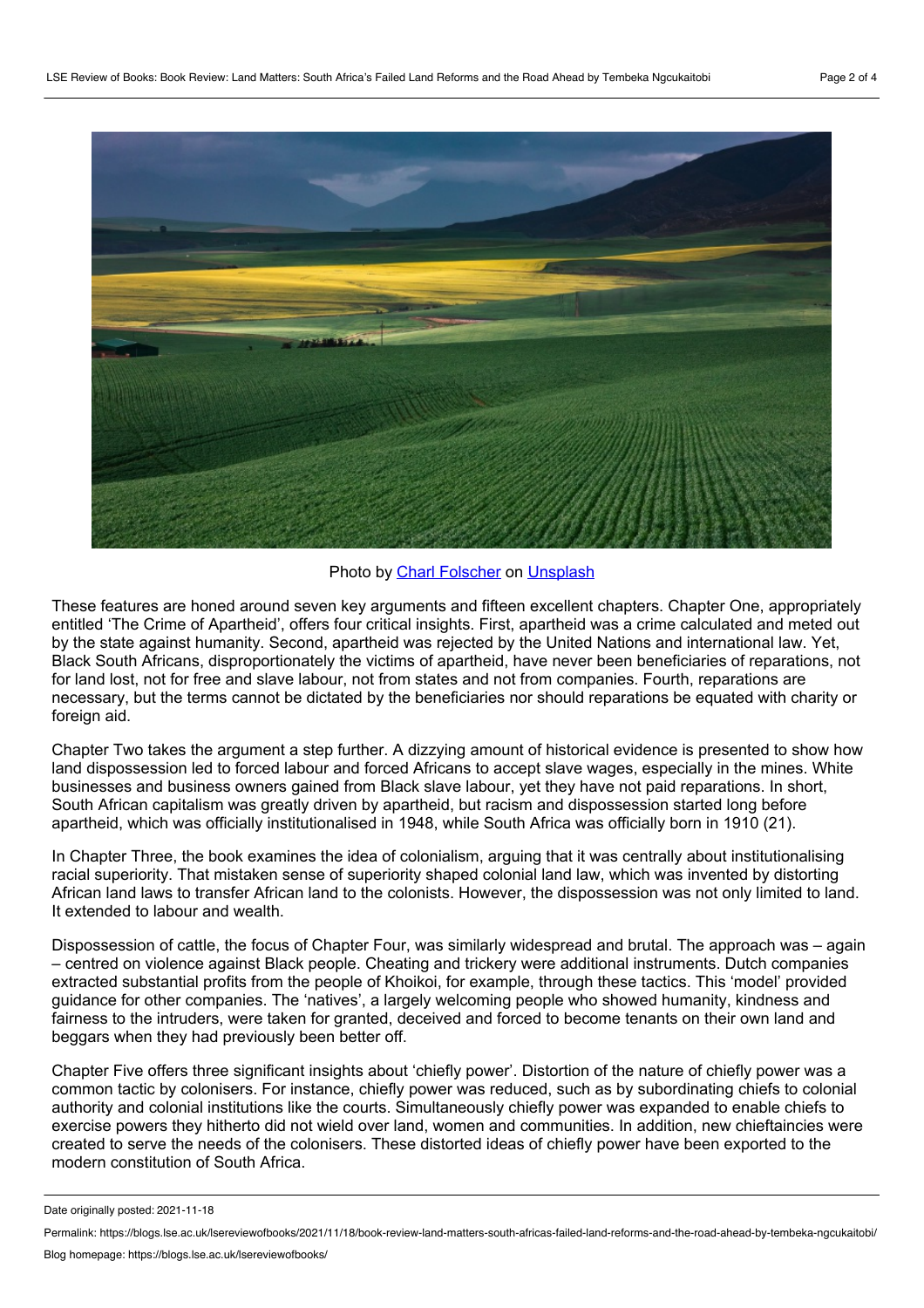Going deeper into colonial mindsets, institutions and their continuing influence on modern South Africa, the book probes 'Property and Franchise' in Chapter Six. Here, we learn that John Locke was central to sowing the seeds of private property in South Africa. Locke, of course, had an official position in the colonial administration of the British empire and was also adviser to the British East India Company. His influence on promoting the notion of private property was enduring. Both the colonial and apartheid states linked the right to vote to private ownership of land, following the broad strokes of Lockian thought. As Africans were deemed not to have private property and many of them lost their land by force and trickery, they could not vote in South Africa. Accordingly, independence leaders became obsessed with the idea of private property in land.

Therein lies the trouble of 'Private Property and Liberation', investigated in Chapter Seven*.* In South Africa, White people took Black people's land and insisted that, for Black people to get back the land, they must compensate White people. The African National Congress (ANC) wanted to end racialised land ownership, but not private ownership. While it advocated expropriation, it wanted to pay White people, albeit without using the willing buyer/willing seller principle by which compensation is estimated based on the principles of open market value, which is centred on the notion of arm's length transactions.

In general, as argued in Chapter Eight using 'The Settlement of the 1990s' as a case study, the principles of land reform in South Africa were categorical. Post-apartheid land reform focused on land acquisition, land restitution and land redistribution (to give land to those who cannot afford to buy it). The book critiques the Freedom Charter and the Interim Constitution for failing to clarify these processes and also for taking contradictory positions: for example, claiming to uphold the security of private property and still toying with the idea of land redistribution. This chapter shows that the final constitution appears to have resolved the problems of these contradictions, especially those related to expropriation for redistribution, limiting public acquisition only to the government purpose of providing infrastructure without redistribution and trying to offer land reform through free markets.

Chapter Nine zeros in on restitution. Comprehensive data shows that restitution has been slow. The chapter examines the reasons for this failure. Some claim that restitution has been slow because the institutions responsible are under-resourced. This is disputed because those institutions recurrently underspend their budgets. Implementation and capacity problems as well as corruption are additional reasons as well as design problems in the laws and policies for restitution. In spite of this, the chapter argues that the vision of restitution remains viable and powerful.

Still, as Chapter Ten shows, many proposals for realising restitution are highly problematic. The willing buyer/willing seller model leads the way. Its neoliberal origins in the World Bank are demonstrated, as are its failings in three respects. First, the land available for redistribution is determined by landowners. Second, landowners use limited means of sale: auctions, direct transacting and open sales. Third, landowners also control the price as oligopolies. The result is shocking: spatial inequalities, poor rural, urban and regional distribution of land (122, 129). Gendered redistribution is also poor (129). So, overall, the willing buyer/willing seller model has failed, showing itself to be quite racist and patriarchal (130).

If the market is fundamentally flawed, is the state any better? This question is not really answered in Chapter Eleven, which points to both the limitations of private property and yet the continuing emphasis on formal title registration and bank credits. This leads to informalisation and the racialised system of the built environment. Chapter Twelve on 'Women's Rights to Land' demonstrates how women continue to be marginalised in terms of land distribution. Chapter Thirteen gives a detailed discussion of context-specific conditions to determine whether compensation should be paid. Its argument relates to the need to emphasise broad, just compensation rather than market value-based compensation.

Perhaps the aspect of this book that can most strongly bring land back into the financialisation debate is Chapter Fourteen, 'Expropriation and the Banks'. The argument against expropriation without compensation is complex. It includes the fear that the banking and mortgage system will be put into permanent crisis. Should mortgaged property be confiscated; could they still be asked to amortise the loan? Would it be just to expropriate land and housing? At the same time, the banks are not innocent. They have benefited from apartheid and from the mortgage system. This chapter seeks answers to this conundrum. Should the state pay the balance of the mortgage, while the mortgager is left in the cold? The book objects (197) because it will not be just, but also thinks the argument that the bank will be destroyed because of expropriation of mortgages is exaggerated. It seems to prefer a forwardlooking, case-by-case, balance-of-risk approach to the bank and expropriation issue (198-99).

Date originally posted: 2021-11-18

Permalink: https://blogs.lse.ac.uk/lsereviewofbooks/2021/11/18/book-review-land-matters-south-africas-failed-land-reforms-and-the-road-ahead-by-tembeka-ngcukaitobi/